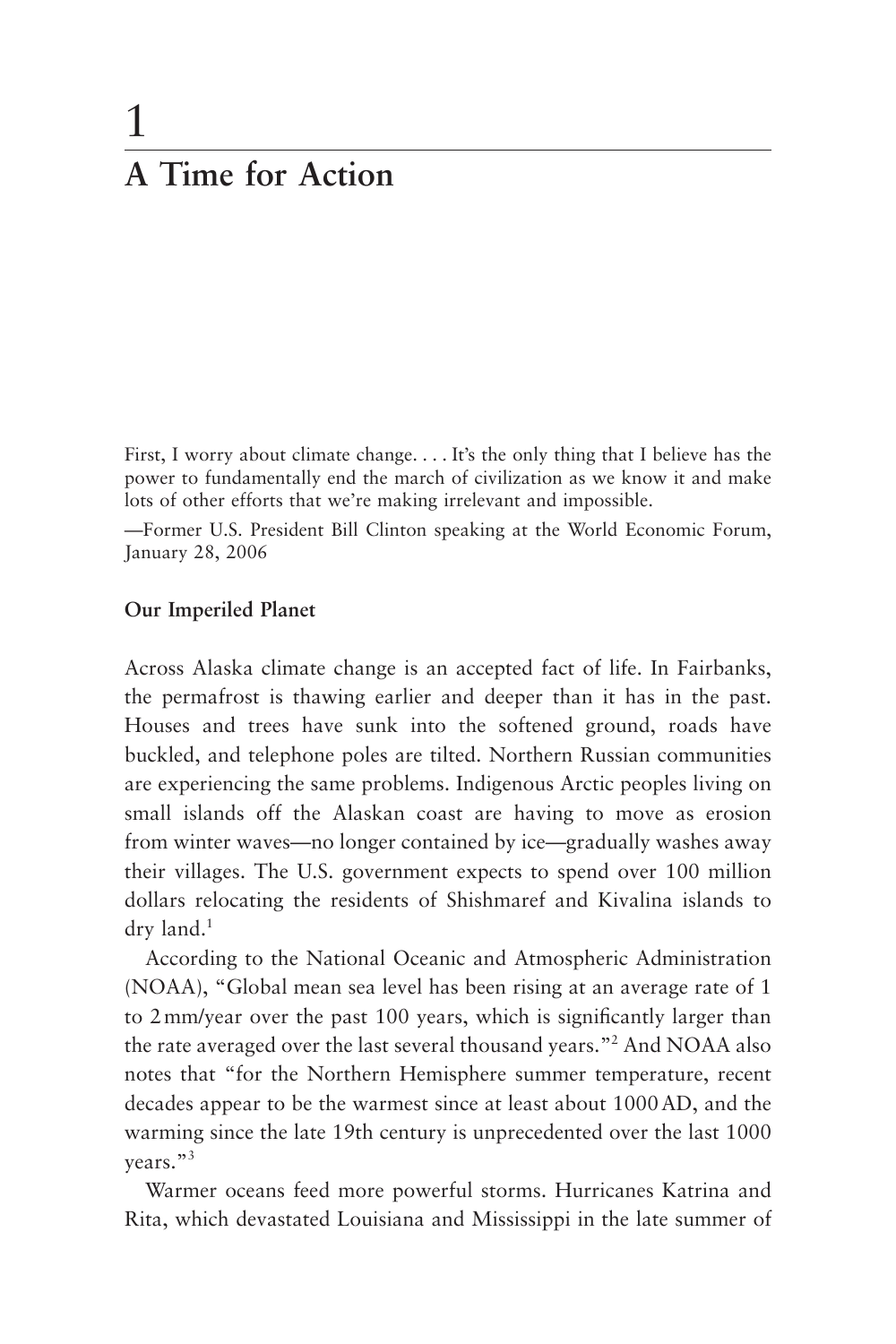2005, were fueled by above-average water temperatures in the Gulf of Mexico. Unpredictable and extreme weather events are a hallmark of the nonlinear character of climate change. Scientists predict heavier rainfall in the wettest parts of the world and extreme drought in arid regions, including sub-Saharan Africa and much of the United States, as the planet continues to heat up. Drought in Africa and floods in Bangladesh will bring starvation to millions. Left unchecked, humaninduced climate change will bring rising seas, flooded coastal cities, loss of wetlands, and rapid alterations in reproduction and migration patterns of plants, animals, and diseases. Many key species have temperature tipping points, above or below which they cannot thrive. Only a 2°C increase in temperature in the coffee-growing region of Uganda will reduce crop yields by 90 percent. In the Indian Ocean island nation of the Maldives, where 75 percent of the land is less than one meter above mean sea level, decisions are being taken about which settlements to abandon.4

A diminishing number of politicians, business leaders, economists, and journalists continue to claim that the verdict is still out on the human impact on global warming; they continue to downplay the negative consequences of climate change in their opposition to regulation of the greenhouse gases we put into the atmosphere by burning coal, oil, and gas and by clear-cutting forests. In contrast to lay critics, scientists agree with climate change statements such as the following by United Nations Intergovernmental Panel on Climate Change (IPCC):

Human activities—primarily burning of fossil fuels and changes in land cover are modifying the concentration of atmospheric constituents or properties of the Earth's surface that absorb or scatter radiant energy. In particular, increases in the concentrations of greenhouse gases (GHGs) and aerosols are strongly implicated as contributors to climatic changes observed during the 20th century and are expected to contribute to further changes in climate in the 21st century and beyond. These changes in atmospheric composition are likely to alter temperatures, precipitation patterns, sea level, extreme events, and other aspects of climate on which the natural environment and human systems depend.<sup>5</sup>

The evidence of global warming has been accumulating for decades. What we had thought would be a problem for our children and grandchildren is a problem now, although future generations will suffer the most profound effects. Some businesses are alert to the economic consequences of doing nothing. The insurance industry, seeing the pattern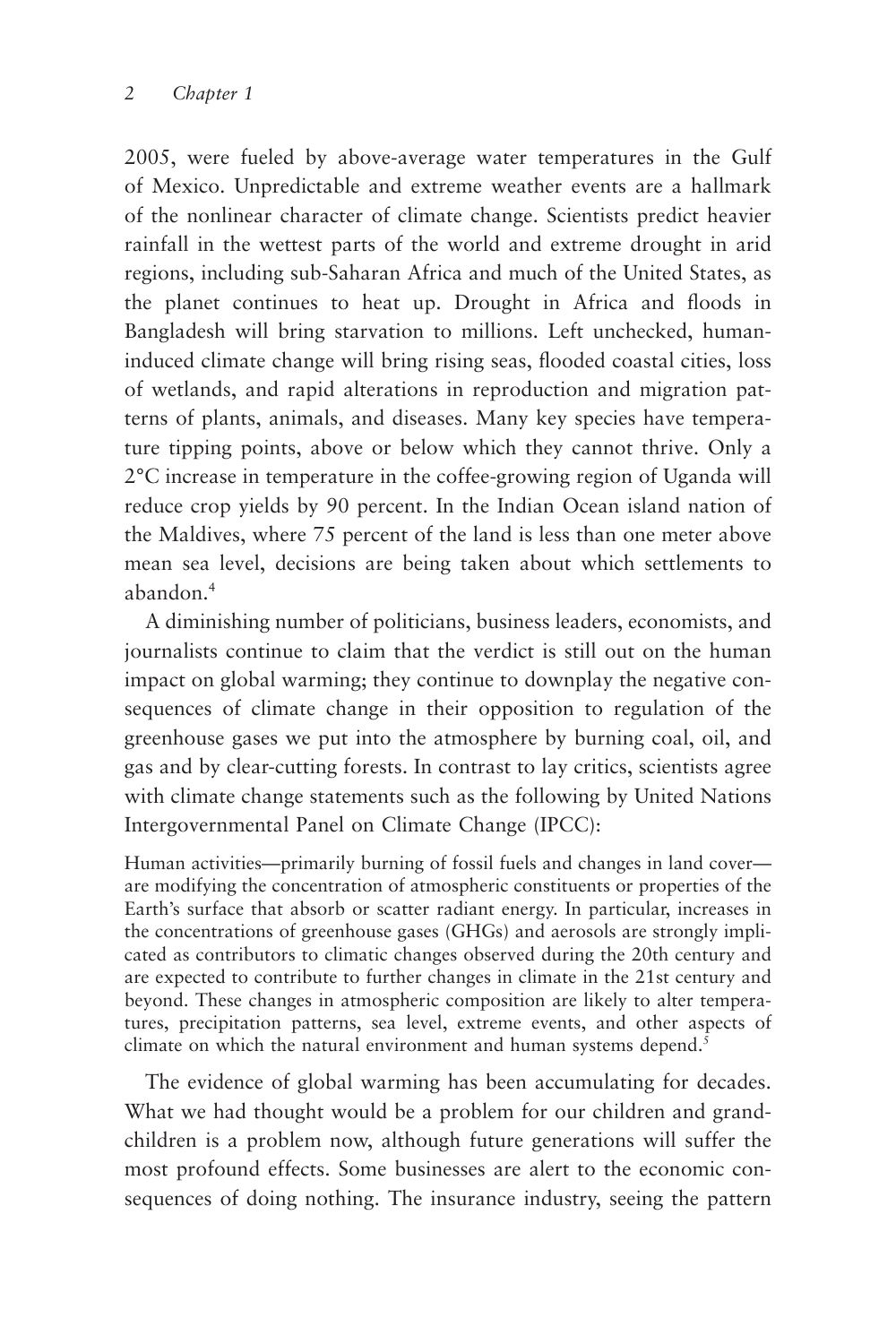in changes in claim rates, extreme-weather-event liabilities, and World Meteorological Organization climate predictions, has begun to advocate for reductions in heat-trapping gas emissions.

## **The College and University Climate Change Imperative**

Climate change will affect all of us. The cost and availability of many resources—from water to food—may be affected by global climate change. College and university infrastructure will be profoundly affected. In Boston, increased vulnerability to severe storms and sea-level rise are expected to negatively affect water supply, transportation, and many buildings close to the water.<sup>6</sup> The area's many colleges and university buildings are susceptible to damage. Costs of occupant comfort, energy supplies, water, and food are expected to rise with climate change. As fewer areas experience freezing temperatures, we can expect to see insectborne diseases such as malaria, dengue fever, and Lyme disease move north. United Nations Environment Programme maps show malaria as a key health concern for U.S. college and university health services as temperatures rise.<sup>7</sup> We offer this strategic and tactical guide to taking climate change action on campus and off.

## **How Colleges and Universities Can Make a Difference**

Stories of climate action are emerging on campuses across the country: stories of grassroots efforts of dedicated individuals, top-down institutional responses, and creative collaborations with governments, nongovernment organizations, and the private sector. These groups are blazing the trail for others to follow to take action to reduce climatealtering gas emissions.

The Tufts story begins in 1998, with William Moomaw, professor at the Fletcher School of Law and Diplomacy, and Kelly Sims, then a master's candidate at Fletcher. Moomaw is the senior director of the Tufts Institute for the Environment and an active contributor to the Intergovernmental Panel on Climate Change. Sims came to Fletcher after years as Science Policy Director at Ozone Action in Washington, D.C. They both had become frustrated and angry at the U.S. government's refusal to act on climate change. Moomaw converted his frustration into a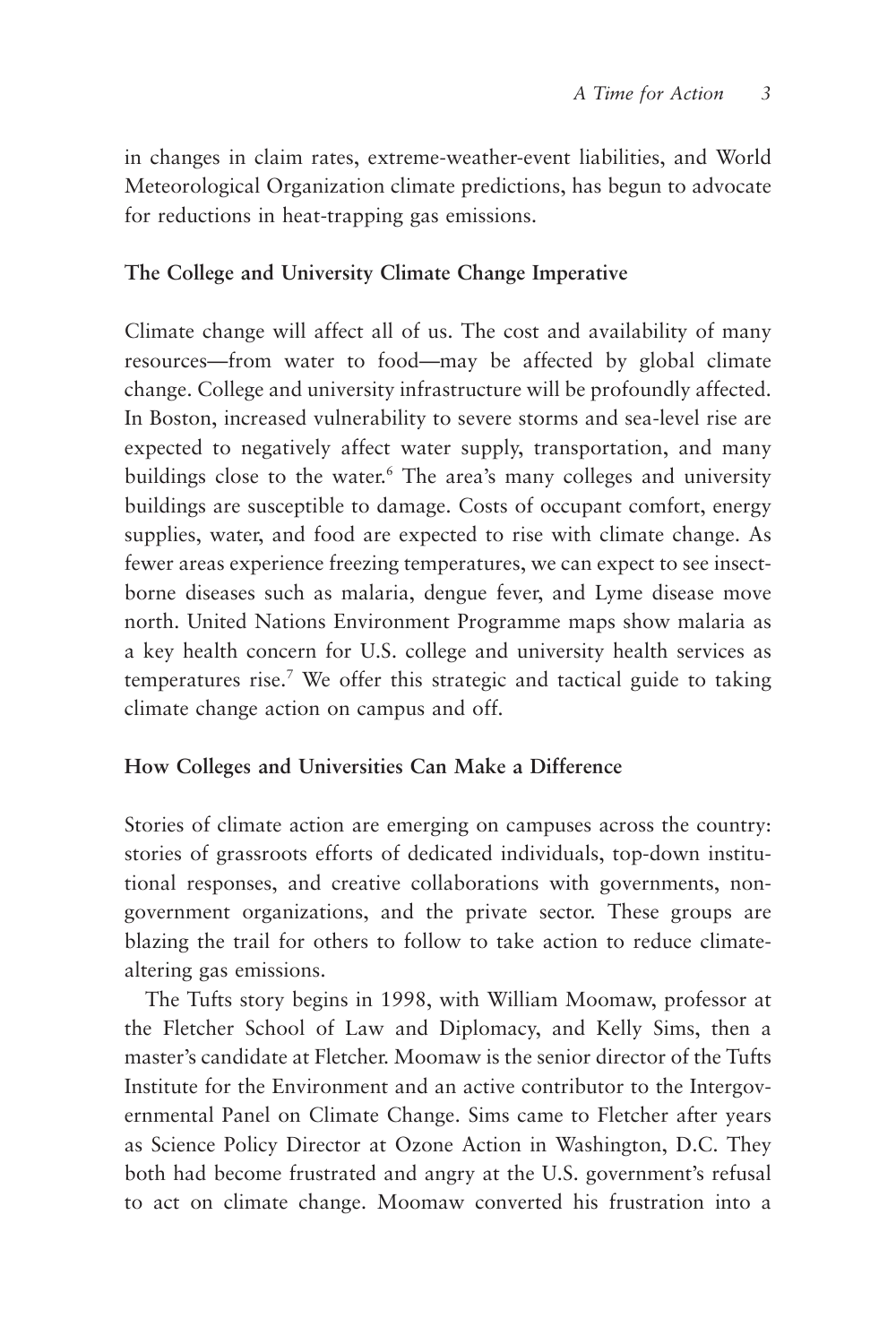challenge: "What if we are joined by others in making a commitment to meeting or beating the emission reductions associated with the Kyoto Protocol? Maybe we can shame people in Washington into acting responsibly. If the people lead, maybe the leaders will follow."

At an April 1999 conference, the Tufts Climate Initiative was born when Tufts President John DiBiaggio, along with a handful of companies and nongovernmental organizations, announced their commitment to reducing climate-altering emissions. More ambitious measures have since been endorsed by Tufts' current president, Lawrence Bacow. Tufts made a strategic decision to continue its leadership in developing and implementing a campus stewardship program; we had both experience and data. Prominent Tufts interdisciplinary programs have a track record of fostering productive working relationships among faculty, staff, and students across Tufts departments and schools. Before committing to specific emission targets Tufts made rough estimates of campus carbon emissions. Benefits in reducing emissions ranged from efficiency savings to creating opportunities for students, faculty, and staff to engage in active citizenship on campus and in our communities.

#### **Why Colleges and Universities Must Take the Lead in Climate Action**

Academic institutions are well suited to take on the climate change leadership challenge. Our primary mission is to educate future generations of leaders; thus, concern for future generations and sustainable development are intrinsic to education and a countervailing force to the cycle of short-term selfish decision making that has become acceptable in some sectors of society. The university is an ideal learning laboratory, creating opportunities for hands-on experimentation ranging from modest to transformational climate action projects.

In the political realm, in science, technology, policy, planning, public understanding, social responsibility, implementation, and communication, climate change provides opportunities for colleges and universities to exercise leadership:

• Acting as responsible members of their communities to reduce emissions

• Conducting research on a range of questions related to climate change and energy

• Educating within academia and in the broader community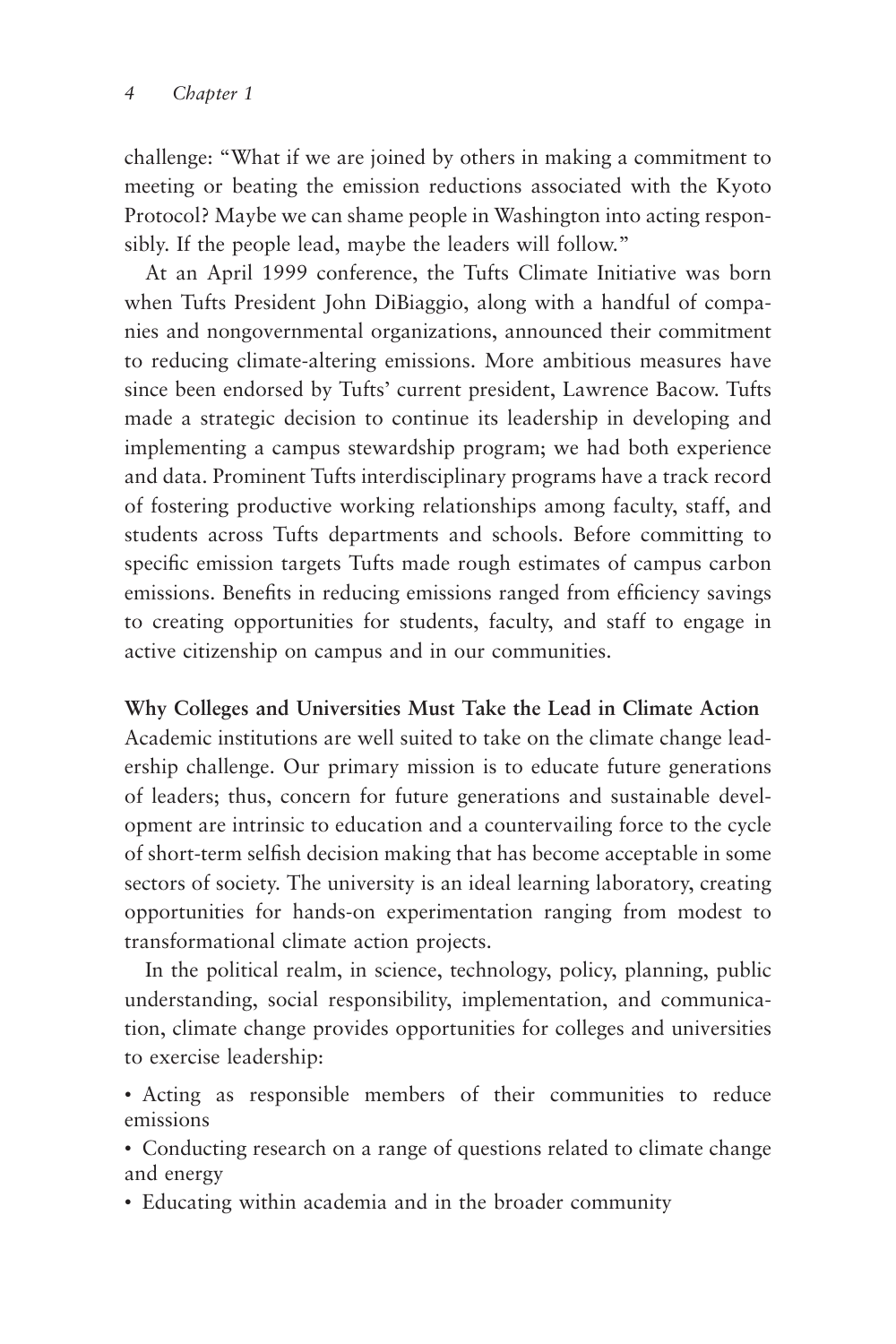• Acting out of self-interest to reduce energy costs and increase energy reliability

• Contributing to a more civil society

Taking climate change seriously involves forging new collaborations, reaching deep into an organization's decision-making process, and influencing social dynamics and personal behaviors.

Like many institutions, Tufts faces financial challenges, so the unspoken rule is that any new activity must save money, bring in new sources of revenue, or create value to the university in some other way. Climate change strategies may necessitate a nontraditional view of investments. The opportunity to reduce costs in the long run is a very compelling rationale for embracing a commitment to climate change.

The flattened hierarchy of most academic institutions supports the emergence of champions at just about any place in the organization. The great degree of autonomy given to many decision makers in academia can also lead to well-intentioned but uncoordinated, inefficient actions that may alienate the very people who supply or control resources. Climate activists must be sensitive to this dynamic.

Top administrators are important participants in climate change discussions because they are often in the best position to recognize the strategic aspects of making a public commitment and tracking progress against a quantifiable goal. Supervisors of campus construction and staff who operate and maintain a school's complex infrastructure have critical planning and implementation roles to play in order to make climate change policies work. When fiscal goals and intellectual pursuits are aligned, as can be the case with emission reduction schemes, exciting new collaborations can emerge within the institution.

The energy used in heating and cooling campus buildings with fossil fuel is a significant source of heat-trapping gas emissions. As a consequence, the design of new buildings and the renovation of existing facilities create enormous opportunities for capturing energy efficiency that will reduce emissions and save money in the long run. All parties, including donors, trustees, architects, engineers, contractors, building occupants, faculty, students, staff, alumni, and administrators, need to be engaged if positive outcomes are to be realized.

For faculty in a very wide range of disciplines, climate change presents rich opportunities for teaching, research, and community action. We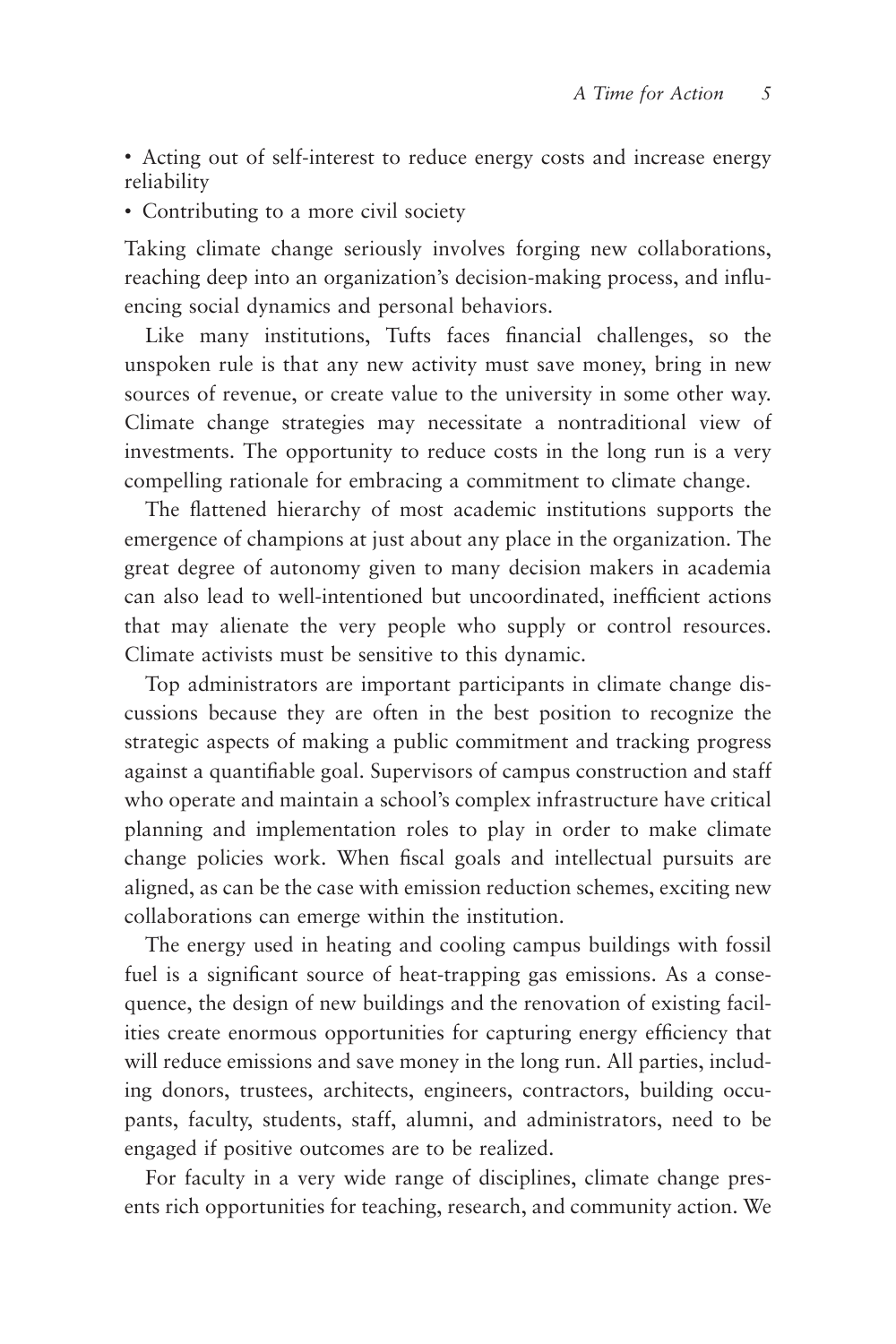offer curricular reflections based on approaches we and our colleagues have taken.

Because students remain on campus for a relatively short time, their efforts devoted to climate action can be lost to the community when they graduate. Students generate a level of enthusiasm, passion, and excitement that gets many new projects off the ground. We offer a detailed conceptual map to tie the pieces together across groups and across time for example, as students transition to alumni and colleges make connections to keep them involved.

Given the considerable variation across academic institutions, it can be a challenge to determine who needs to be involved in reducing the organization's contribution to climate change. As a result, we focus on understanding an institution's decision-making framework. Whatever the model, people are at the center of successful climate change action measures; the more people understand climate action, the more rapidly progress can be made. We provide an introduction to the technical knowledge you need in order to communicate effectively with professionals in the trades to develop the most efficient climate change mitigation solutions tailored to your campus. We also provide additional references and resources to expand your climate action knowledge.

#### **Why We Must Focus on Climate Change and Do It Now**

Our Arctic neighbors have sent us clear images of what is in store for the rest of the planet if we delay. Climate change demands attention. The unwillingness of political leaders in either major political party in Washington to ratify the Kyoto Protocol was the catalyst for the initial commitment at Tufts, but it is not the sole factor sustaining the effort. The energy crisis of the 1970s motivated many colleges and universities to take aggressive efficiency measures, many of which were subsequently relegated to the dustbin of institutional memory as fuel costs decreased. Energy costs and reliability are again a concern for institutional decision makers; technological developments since the 1970s have brought many new long-term operational savings. For the university of the future, lower energy costs and increased reliability can be a significant competitive advantage.

Climate change is inherently different from regional and local environmental problems such as water quality and waste disposal. Water and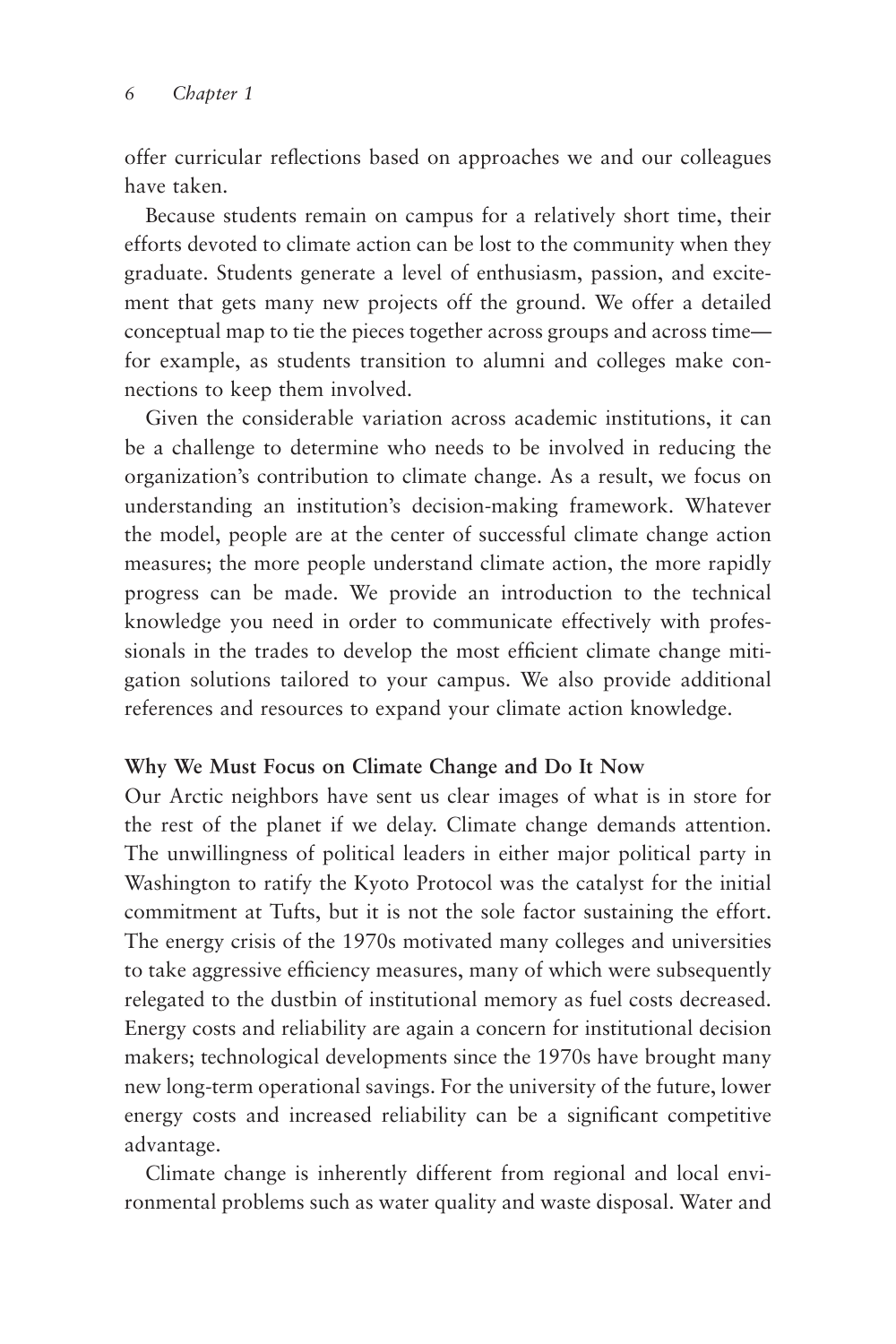waste solutions can be developed in communities, regions, or watersheds where the people who invested in resource protection can observe and measure the results. But climate-altering gases are international travelers. Emissions contribute equally to global climate change regardless of where they are released, just as ozone-depleting chemicals did by opening holes in the ozone layer of the stratosphere. The ozone-depletion problem involved a relatively small number of human-made chemicals produced by a limited number of manufacturers. When DuPont, the largest manufacturer, announced ambitious plans to scale back and then eliminate the production of ozone-depleting chemicals on the target list, international consensus on phaseout timetables soon emerged and was reflected in the Montreal Protocol. In contrast to ozone, the most prevalent gases that contribute to climate change are associated with ubiquitous processes such as combustion (carbon dioxide), decay (methane), and agriculture (methane and nitrous oxide). This means that we all generate greenhouse gas, whether we are subsistence farmers burning wood for cooking fuel, office workers in an insurance company, parents driving children to soccer games, or executives at General Motors.

Decision makers in many companies take climate change seriously. In a 1998 survey of Fortune 500 companies, Ann Rappaport and John Blydenburgh $\delta$  asked environment personnel what they believe will be the greatest environmental challenge for their company over the next ten years. Climate change was the most frequently selected response (25.5 percent), followed by sustainable development (15.3 percent). Responding to both climate change and sustainable development requires companies to engage in long-term planning. Often companies are criticized for the short-term focus of their financial and environmental strategies. More recently, companies such as Swiss Re have been articulating the link between climate change and the long-term financial viability of a wide range of industries.<sup>9</sup> Climate change also has clear implications for the investment portfolios of universities, colleges, and other institutions.10

Research reveals that Americans believe climate change exists, but that many people do not understand that climate change is human-made and that there are solutions available to reduce their contribution. Few people understand that burning fossil fuels is the most important contributor to climate change, $11$  or make the connection that most of the electricity in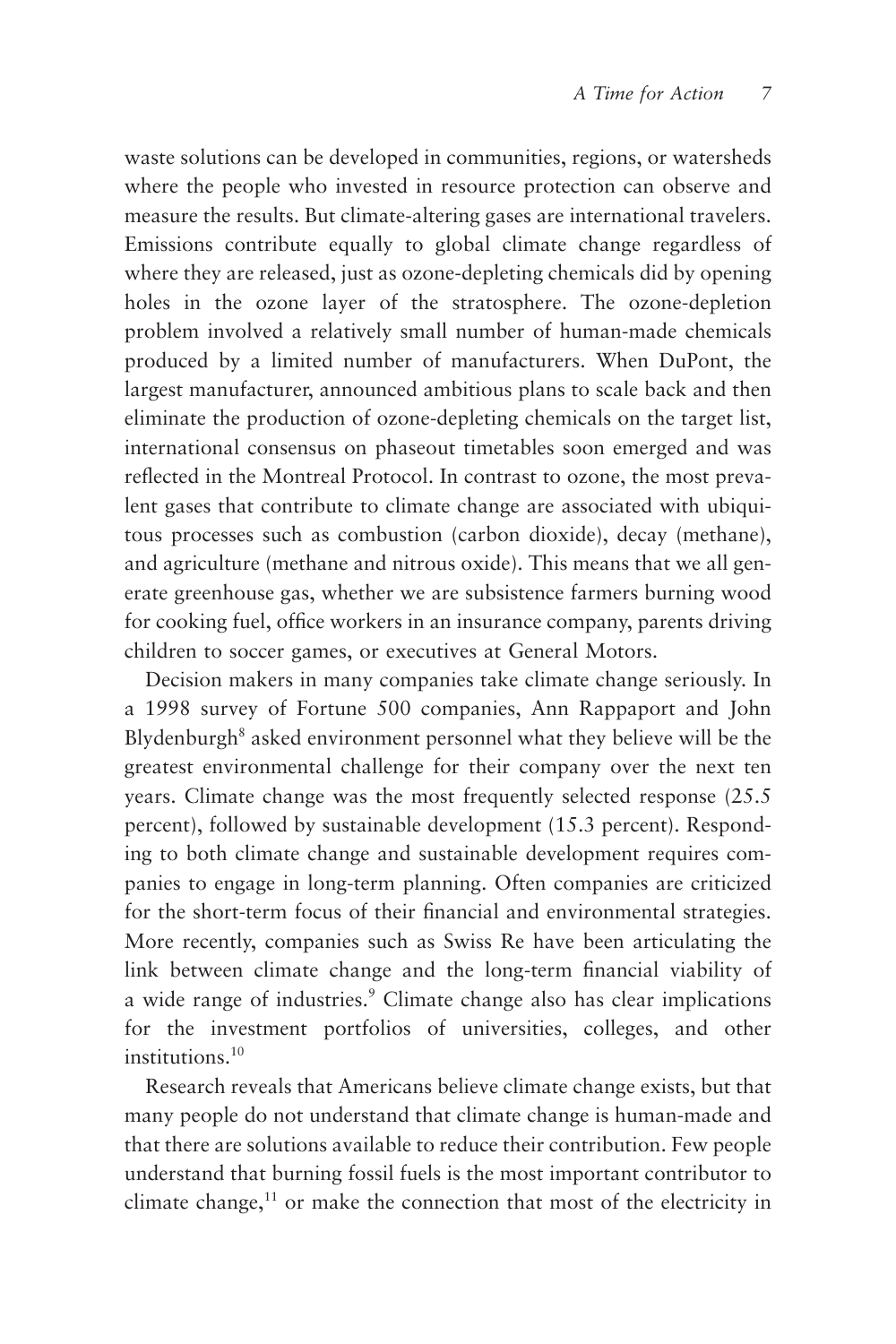the United States is generated by burning fossil fuels. Student surveys at Tufts reveal some of the same misunderstandings.

## **Academic Research and Teaching for Climate Action**

Clearly an educational effort is needed to frame effective efforts that yield constructive action; academia is an ideal place to develop and test strategies. However, educational efforts must move well beyond the classroom, and quickly, to reach the full range of climate change decision makers.

Although the complexity of climate change and the multiplicity of climate-altering gas sources presents an enormous challenge, such complexity is tailor-made for academic inquiry and knowledge-inspired action across disciplines from engineering (designing highly efficient motors, developing renewable power technologies or improved energy systems) to the humanities (examining the nature of our generation's obligations to manage resources in a way that does not compromise future generations). Crafting effective and efficient actions is also a much more complex challenge than classic antipollution campaigns and slogans, such as "reduce, reuse, recycle." Sophisticated systems approaches are needed to identify actions that minimize climate-altering gas emissions and maximize returns on investments.

A great deal of academic and media criticism has been focused on the Kyoto Protocol, providing rich source material for courses on climate change and environmental stewardship. There is a vast difference between debating approaches, as politicians are still doing, and taking action, which is what we all can and should be doing.

#### **Where to Begin: Establishing a Baseline**

The Kyoto Protocol uses 1990 emissions as a baseline, so the first step is to quantify 1990 emissions, current emissions, and growth projections, so that emission reduction targets can be established. This is conceptually clear and simple; however, moving from idea to action is not so easy. Participating in the development of an emissions inventory for an organization such as a university illustrates how challenging it can be to execute such a simple concept in real life. And if it is difficult to develop an inventory for a reasonably well-managed university community, the implications for conducting an emissions inventory in a large, diverse industrial or developing country immediately become clear. Academic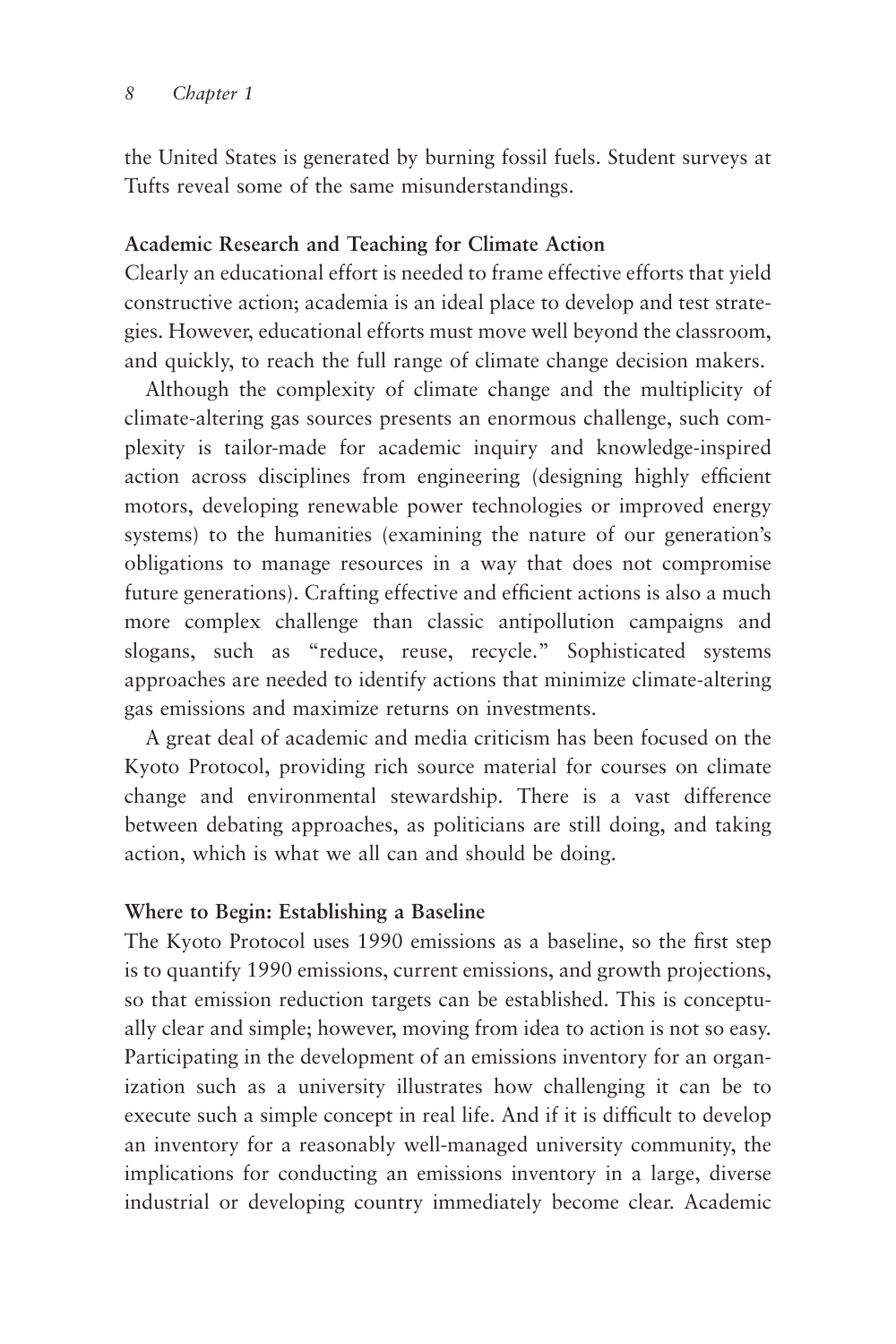institutions are well placed to design and implement better tools and strategies.

Once an emissions inventory has been developed, it is then possible to evaluate progress toward quantitative goals on a regular basis. The fact that greenhouse gas reductions lend themselves so well to evaluation is another substantial asset of embracing climate change. Emissions can be tracked on several levels, informing both campuswide and individual project decisions. Actions taken to reduce greenhouse gas emissions are more costly than measures typically taken as part of campus greening; as a consequence, it may be important to establish a sound fiscal basis for investments. With relatively little effort it is possible to calculate payback periods for activities such as lighting efficiency improvements, and to compare the costs per unit of carbon reduced for most alternative program approaches. The ability to evaluate progress is a significant educational and managerial asset.

### **Linking Research and Action**

Climate change research and action span social, environmental, and economic systems. Research to refine our understanding of global warming's consequences and action to address these problems can and must be carried out simultaneously. Climate change has been the subject of thoughtful and rigorous scientific inquiry, extensive diplomatic negotiations, and shameless political manipulation. Political leaders in Washington have delivered unclear and confusing messages as to what can be done about climate change.

There is a false notion in the public discourse that taking unilateral action on climate change is a foolish waste of money. In fact, many energy-efficiency measures applied to buildings will yield operational cost savings that will accrue over the entire operational life of a building, which for most colleges and universities will be many decades to a century or more. The public discourse has been incomplete because it fails to pose and examine very important questions:

- What will be the impact on us of reducing emissions?
- How will our lives be different if we take measures now that benefit future generations?
- Might these measures also confer benefits on us in the short term?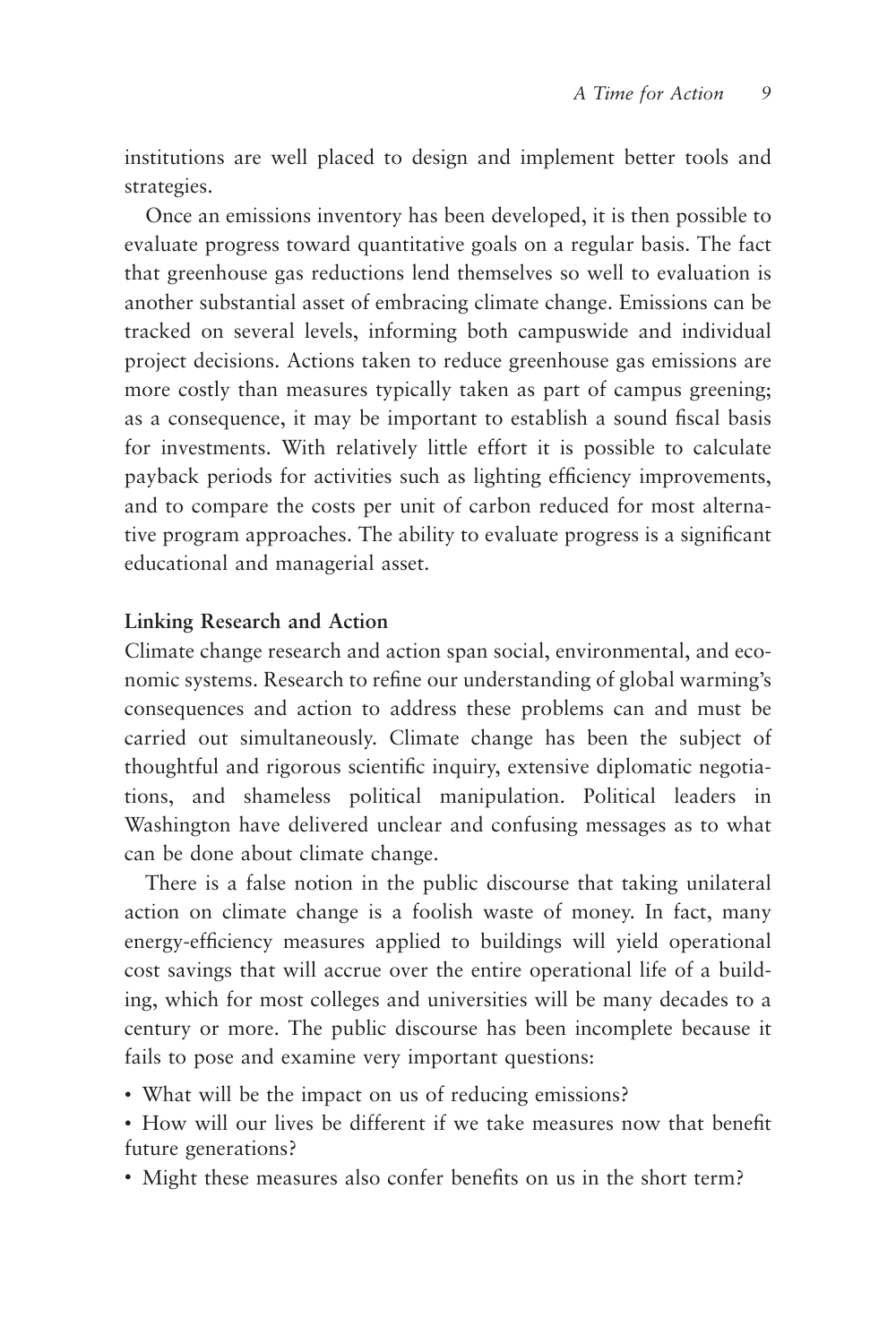• What kinds of actions do we have to take to reduce climate-altering emissions?

• What will it take for our organizations to meet or beat the emission reductions associated with the Kyoto Protocol?

At Tufts we have begun to answer these questions.

## **How You Can Use This Book to Plan and to Act**

We expect that readers of this book will have a range of skills relative to and knowledge of climate issues. We provide general information for those new to the subject along with detailed explanations to inform climate action planning. We have designed some of the chapters to be used as stand-alone guides for those who are well grounded in climate issues and need to focus on a particular process or problem. You can jump right into the chapters on buildings, for example, if that is where you need or want to concentrate your efforts.

Chapter 2 covers the basics of climate change, and also provides a brief discussion of state and local action and emissions of select countries. The country data provide a context for examining the emissions of colleges and universities, particularly in relation to relative wealth. The chapter also covers the major types and sources of heat-trapping gas emissions at colleges and universities.

Chapter 3 focuses on the emissions inventory and on setting goals for climate action. One of the great challenges of taking climate change action at a college or university is learning what actions are most effective and most significant. The campus heat-trapping gas inventory section introduces the sources associated with the highest level of emissions.

Chapter 4 discusses climate actors in a university setting. Every member of the college community makes decisions that affect the level of heat-trapping gas emissions, but some decision makers have more authority than others to make dramatic changes. And some have larger budgets. You need to understand these players' roles, agendas, and priorities to work most effectively with them.

Chapter 5 covers strategies and tactics to achieve emission reduction goals. We discuss projects ranging from the glamorous to the obscure, each with different emission implications. Decision making to inform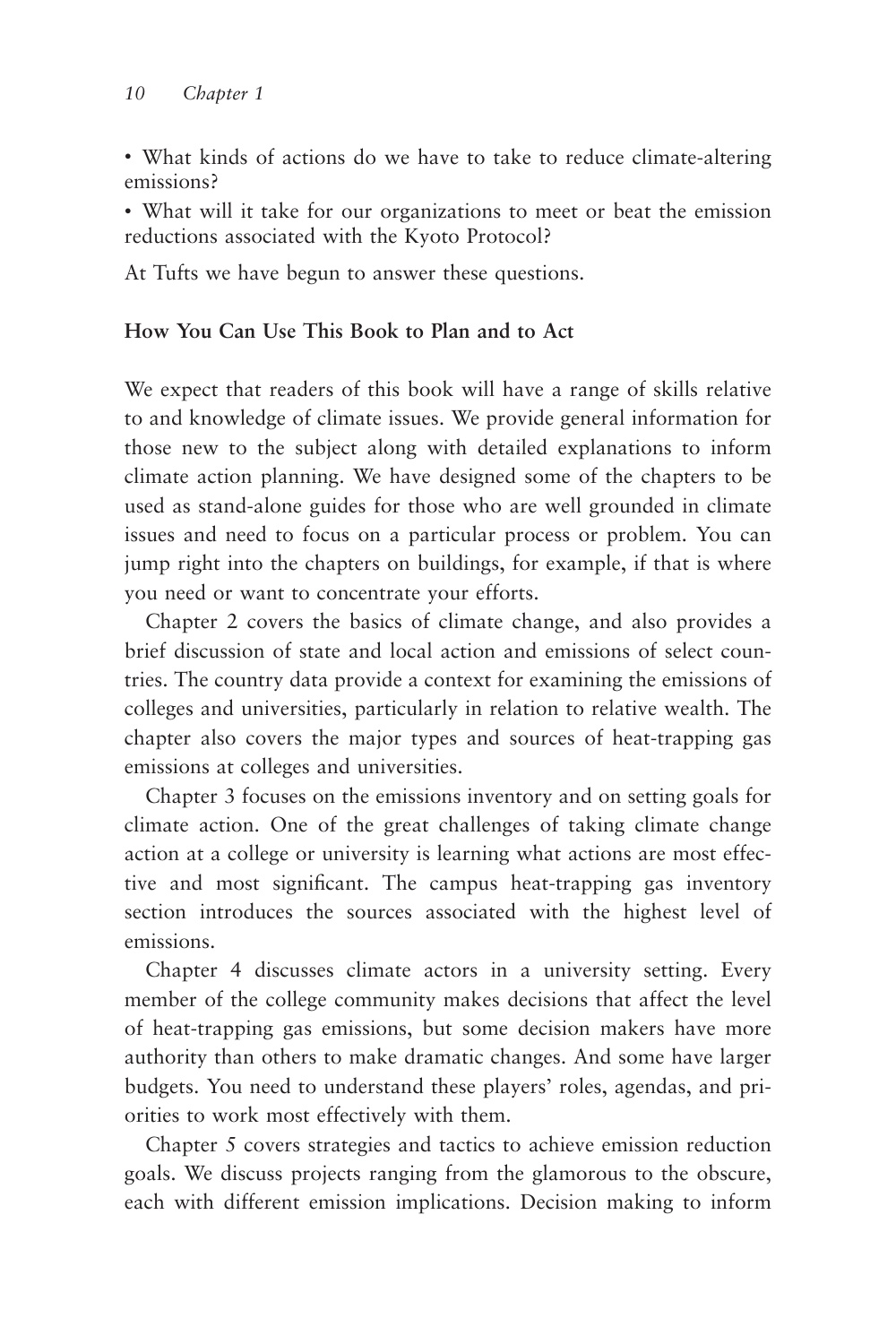climate action also needs to take into account the cost of emissionreducing measures, the priorities of the institution, the magnitude of the reduction, and the opportunities presented by alternative campus activities and plans.

Chapters 6 and 7 take a very close look at campus buildings where you will find the greatest opportunities for emission reductions and lifecycle cost savings. Chapter 6 covers the incremental measures you can take as part of building management and upgrading. Chapter 7 begins at the planning stage for new buildings, offering strategies to get integrated design and performance solutions embedded in the minds of the designers and engineers. Chapter 7 follows the process through construction and testing, with tips for the climate activist on how to champion low-emission, healthy building design options at every stage.

Opportunities to make a difference go well beyond buildings. Operations, the subject of chapter 8, offers numerous places to reduce emissions in purchasing and transportation.

Chapter 9 looks at planning and policies that affect a college or university's emissions. Program planning and evaluation for the climate advocate as well as institutional planning, including master planning and fiscal planning, are covered.

Chapter 10 looks at personal actions each member of the college community can take to reduce global warming. This information is directly transferable to personal decisions made by people outside a college or university campus.

Some of the work of the Tufts Climate Initiative has been informed by student projects. Chapter 11 takes climate action projects into the classroom. We offer faculty suggestions for projects and approaches to inspire students, giving them the satisfaction that comes from creating value for campus decision makers and the community.

## **Tapping into Hidden Student Energy: Stories to Inspire Action**

The story of one student group, Environmental Consciousness Outreach (ECO), offers a case study in community commitment. In 2005 Tufts ECO students worked for months organizing a wind-power referendum. They raised awareness. They educated about the link between climate change and electricity from fossil fuel. They invited speakers and staged events. ECO planned a student referendum in the spring of 2005 to